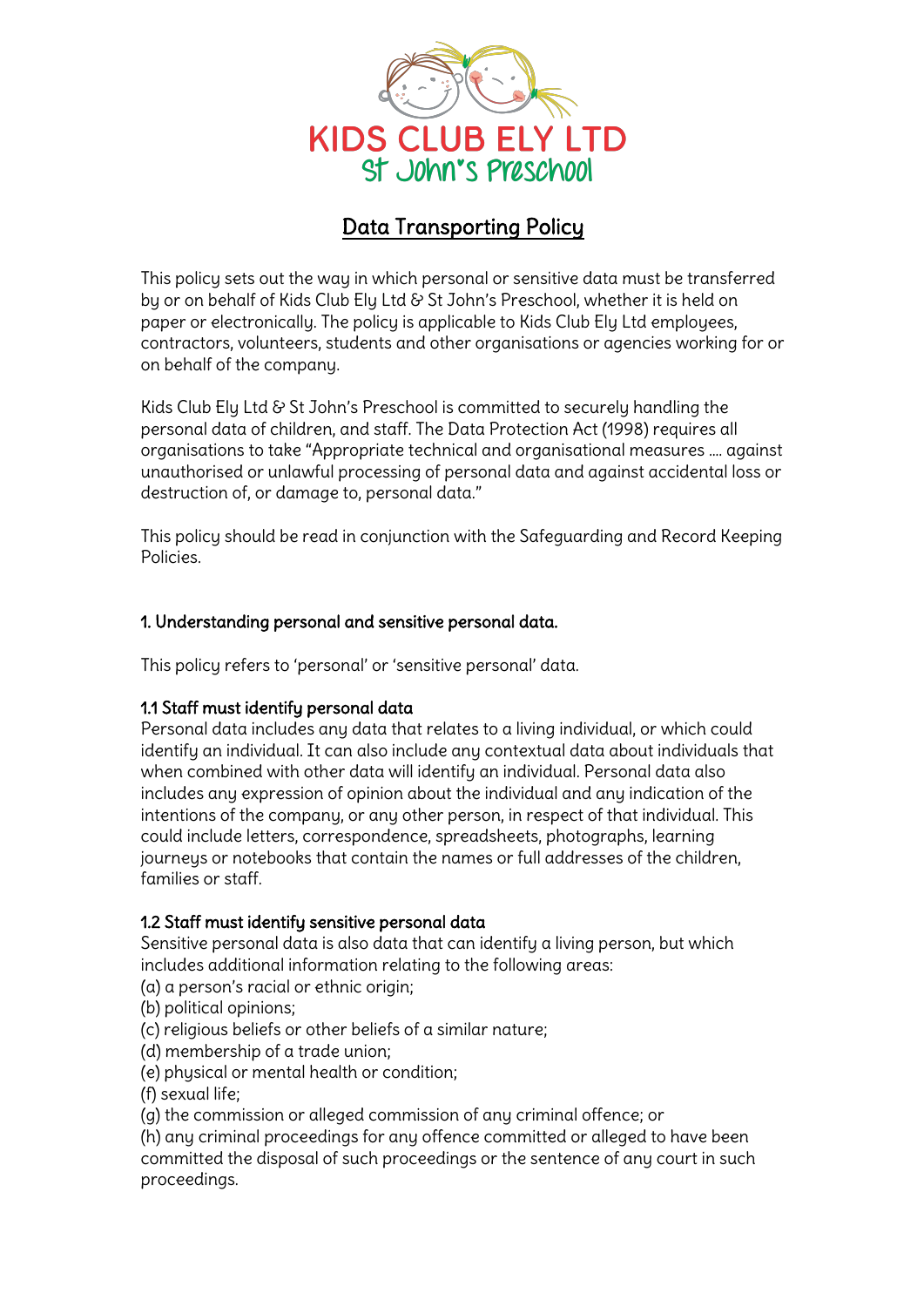## 1.3 Staff must identify Restricted data

Any information that links an identifiable individual with information that, if released, would put them at significant risk of harm or distress will be considered Restricted and must be transported securely. Personal data will be considered Restricted where such data is likely to:

a) Cause substantial distress to individuals

b) Cause adverse embarrassment to an organisation

c) Cause financial loss or loss of earning potential to, or facilitate improper gain or advantage for, individuals or companies

d) Prejudice the investigation or facilitate the commission of crime

e) Breach proper undertakings to maintain the confidence of information provided by third parties

f) Impede the effective development or operation of government policies

g) Breach statutory restrictions on disclosure of information

h) Disadvantage government in commercial or policy negotiations with others

i) Undermine the proper management of the public sector and its operations.

### 2 Guidelines for transporting personal data

a) Data must be transported directly to the where it is required

b) Any data must not be left unattended while being transported

c) Data must be anonymised wherever possible before it is removed from company premises

d) If it is possible, paper should be shredded or securely disposed of at destination e) Where (d) is not possible sensitive paper documents should be returned to company premises to be securely destroyed.

f) Data must be stored according to the data protection act, in a locked box accessible only to the staff member.

g) Laptops and iPads must be locked with a passcode known only to staff members.

### 2.1 Transporting data by mail

a) The name address and postcode of the recipient must be confirmed prior to posting

b) All mail must be sealed in a robust envelope

c) Sensitive personal data must only be sent by the Royal Mail Recorded Delivery service.

d) When sending sensitive personal data, mail must be marked 'Private and Confidential. To be opened by Addressee only'

e) If the risk is thought to be exceptional, a courier should be used.

## 2.2 Transporting data by phone

Disclosing personal data over the phone can present a serious security risk, which all staff members must address. Two principles MUST apply when disclosing personal data over the phone:

(i) All routine disclosures must have a written record and be signed by two members of staff

(ii) All other disclosures of personal data by phone must comply with the standards set out below.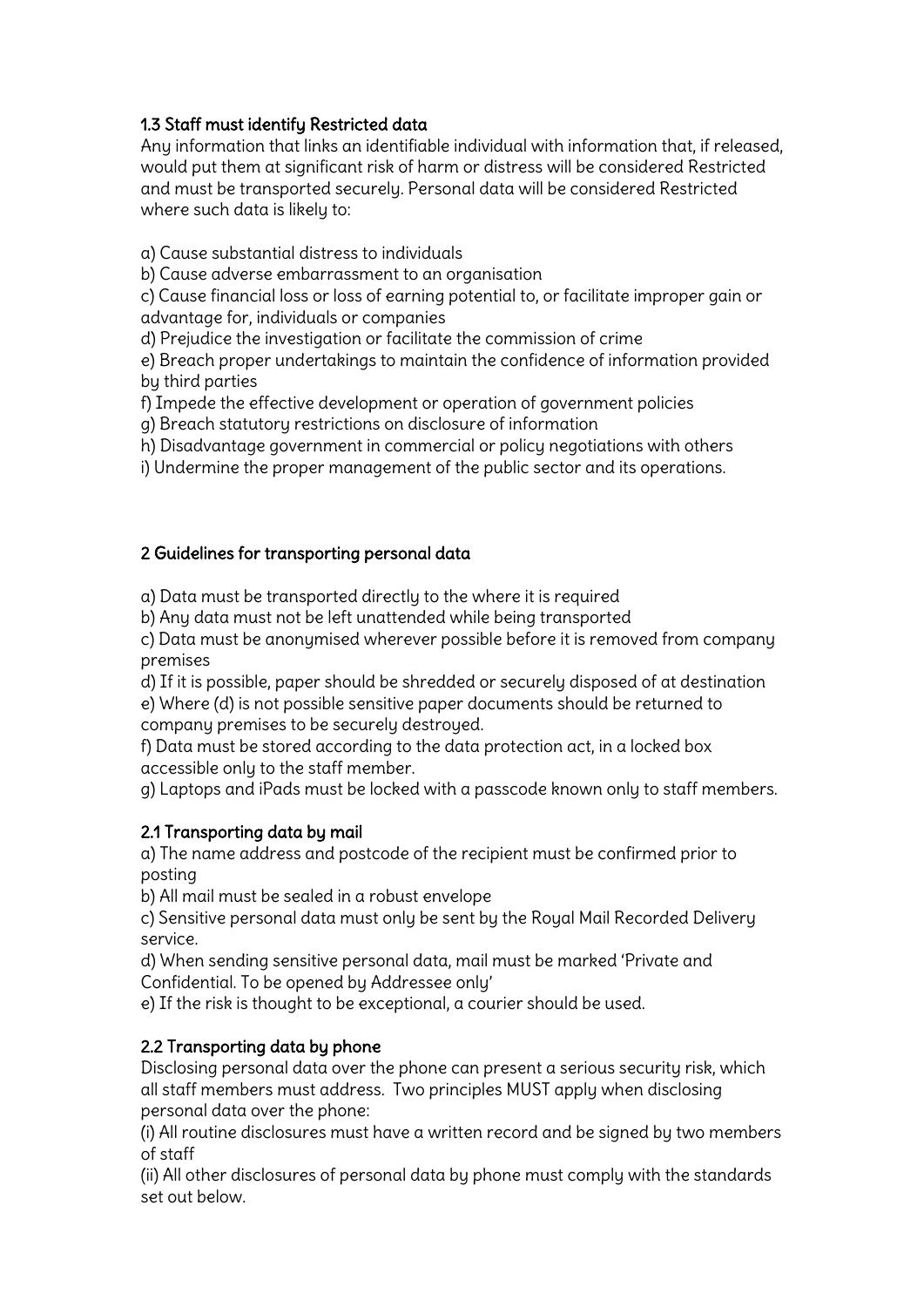If a member of staff receives a request for personal or confidential information by phone, they must:

a) Confirm the name, job title and organisation of the person requesting the information.

b) Take a contact number – this should be a main switchboard number and not a mobile or direct line.

c) Document any data disclosed over the phone and record the reason why.

### 2.3 Transporting data by email

a) The email address must be confirmed by the recipient prior to sending, preferably by sending an initial email.

b) Wherever possible a Manage file transfer (MFT) should be arranged.

c) If this is not possible personal data should be transferred using a Dropbox or similar file sharing sustem

d) Email trails should be kept for auditing purposes.

### 2.4 Personal data that is transported should be protectively marked

Any personal data that is transported should be protectively marked. An example of this is marking a letter containing sensitive data as 'Confidential'. This does not prevent a third party from reading it but does help indicate what the third party might do with the letter should they access it in error. Personal data being transported should contain a letter detailing what to do if it is found.

### 2.5 Data Transport risks must be documented

Each method of transporting data carries its own risks which need to be mitigated. See Appendix A for risk assessment.

### 3 Reporting Data Loss or Breach

It is the duty of all users to immediately report any actual or suspected breaches in information security to the owner as soon as possible. The owner will then carry out a further risk assessment and decide what action needs to be taken, such as reporting the breach to the information commissioner's office.